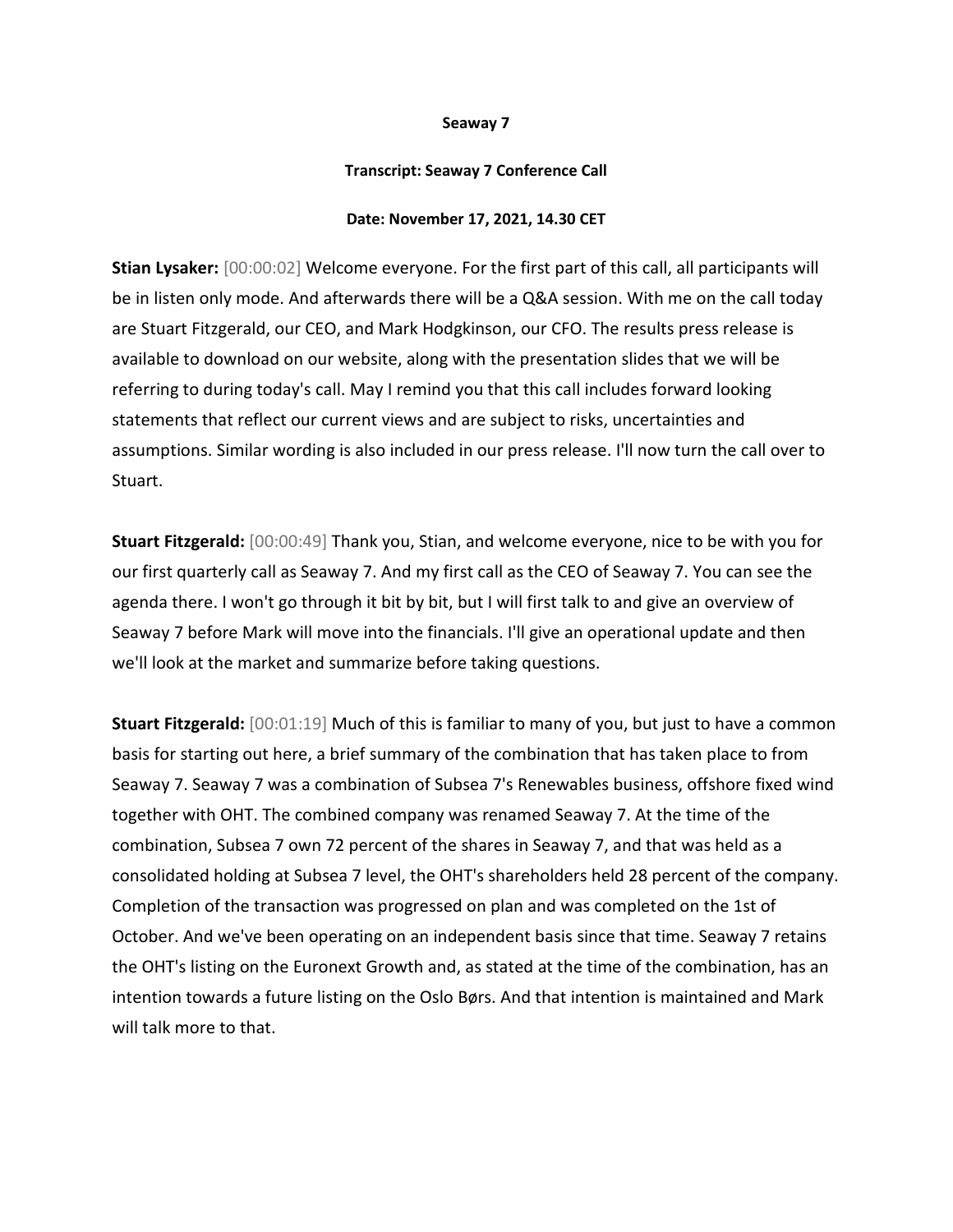**Stuart Fitzgerald:** [00:02:28] A little bit about the offering of Seaway 7, both to our shareholders and our clients. So we sit in the market as the largest pure-play listed wind services company. I think most of the people on this call are familiar with the market projections within offshore fixed wind, strong market fundamentals, and that's being reinforced as we speak to clients, as we have been doing over the last six weeks. Within Seaway 7, we have a market leading combination of assets, capabilities and track records. We believe we've got the right assets as we head into this market, the right capability mix and exposure to different segments. And we have a track record of more than a decade executing projects within offshore fixed wind. Our client and geographic footprint is unique. We have a long track record with both renewables clients and relationships with the IOC clients from oil and gas who are entering this market in a serious way now. Geographically, we're an international organization with execution centers in each of the key markets that we see throughout Europe, Asia and the U.S., and we believe that that footprint gives a scale to tackle a globalizing market. We've got a strong backlog position, 1.3 billion as of the 1st of October and our shareholders in Subsea 7 and the Blystad group have long experience with offshore energy service and services and value creation within that space. We believe this combination sets us in a position to be one of the market leaders in offshore wind.

**Stuart Fitzgerald:** [00:04:21] This graphic here on one page shows our asset base, as well as the segments in which we operate. At the bottom, you see the three vessels which are active within offshore cables, where we have a market leading position. On the left, the Phoenix, a conversion that we carried out earlier this year. In the middle, the Aimery, which is a custom designed state of the art, inner-array cable lay vessel and then the Moxie, which acts as a support for that vessel for efficient, industrialized installation of inner-array cables. Above the Aimery there on the right, you see the newbuild vessel, the Seaway Alfa Lift and on the left the Seaway Strashnov and the Seaway Udin. Those three vessels positioned us within the foundations market for both jackets and monopiles and also within the substations installation market as you see that operation being carried out by the Strashnov. We see that as a fleet with the range of capabilities and customized to have the right asset for each of the different projects that we see in this market going forward. On the left, the VIND1 vessel, newbuild also, with a core capability towards turbine installations, but also an ability where the project specs are appropriate to trade into the offshore foundations market. Between that fleet of four vessels, we see the ideal asset mix for the market coming forward within foundations and also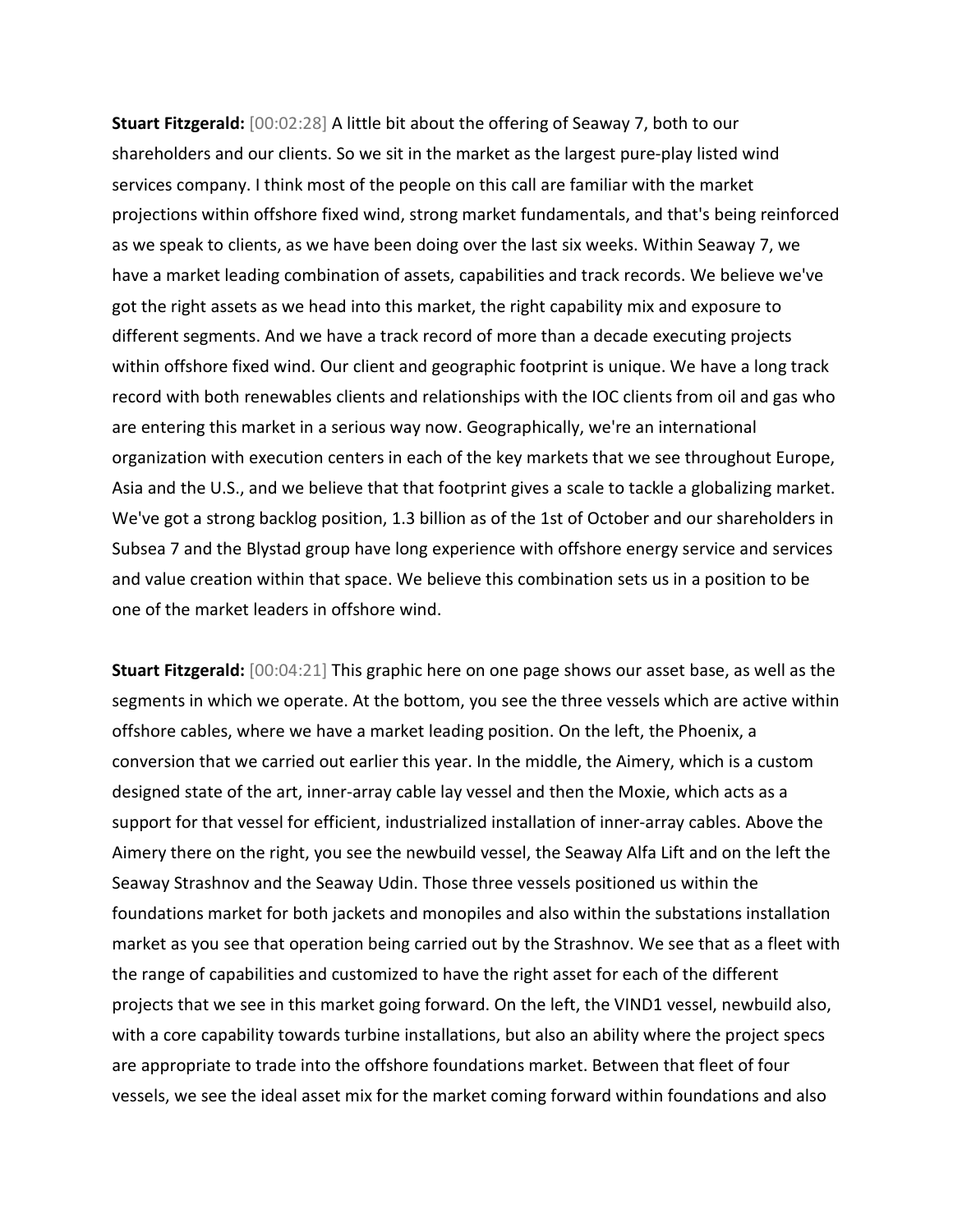then the emergence of a positioning towards the wind turbine market. At the top right there you see a heavy transportation vessel. There are five of those in the fleet, only one shown here. We see as this market globalizes and as the supply chains globalize, that heavy transport is becoming an increasing component of the large projects that are underway. We see multiple tenders at the moment where heavy transport is an element of those bids, and it's a clear value add to the capability and asset offering of Seaway 7.

**Stuart Fitzgerald:** [00:06:47] Those segment exposures and those assets can be brought together in different contract models, as different clients have different buying preferences. That's not only with different clients, but it can be for different projects and in different geographies as well. So we can sell those services either as segmented T&I services, or as EPCI's within array cable projects, or as integrated T&I's where we combine the different installation operations across the segment, remove interfaces for customers. Also in some cases as a full EPCI balance of plant project as we see on Seagreen project. We see increasing tendencies from our clients in the interactions that we have, and the tenders that we're working on, towards integrated packages as they move into new regions and as projects scale up in size. So we think that the capability that's been brought into play by the combination between Subsea 7's renewables business and OHT is coming to the market at the right time, with the right offering, well aligned with the market needs. I'll then hand over to Mark, who will run through the financial report.

**Mark Hodgkinson:** [00:08:14] Thank you, Stuart. And good afternoon, everyone. I'd like to turn to the reporting of the Q3 results. And before I talk about the individual numbers, I just like to outline the fact that the quarterly results, these condensed consolidated financial statements of Seaway 7 reflect only the contribution from the legacy OHT and do not include the results from the Legacy Seaway7 business that was owned by Subsea 7. Just to confirm the Q3 results are purely for the OHT business. What I would say is that looking forward, the Q4 results will be the first full quarter results, i.e. they will be the first results where we show the combined businesses of both the Subseay 7 and OHT. So that's the Q4 results will be combined, whereas the Q3 are simply the OHT results. The consolidated financial statements will account for the combination on a reverse takeover basis. So also as an indication, the full year 2021 results will include the legacy Seaway 7 results for the first three quarters and then the combined business results for the Q4. So we will give further guidance to the market on this particular accounting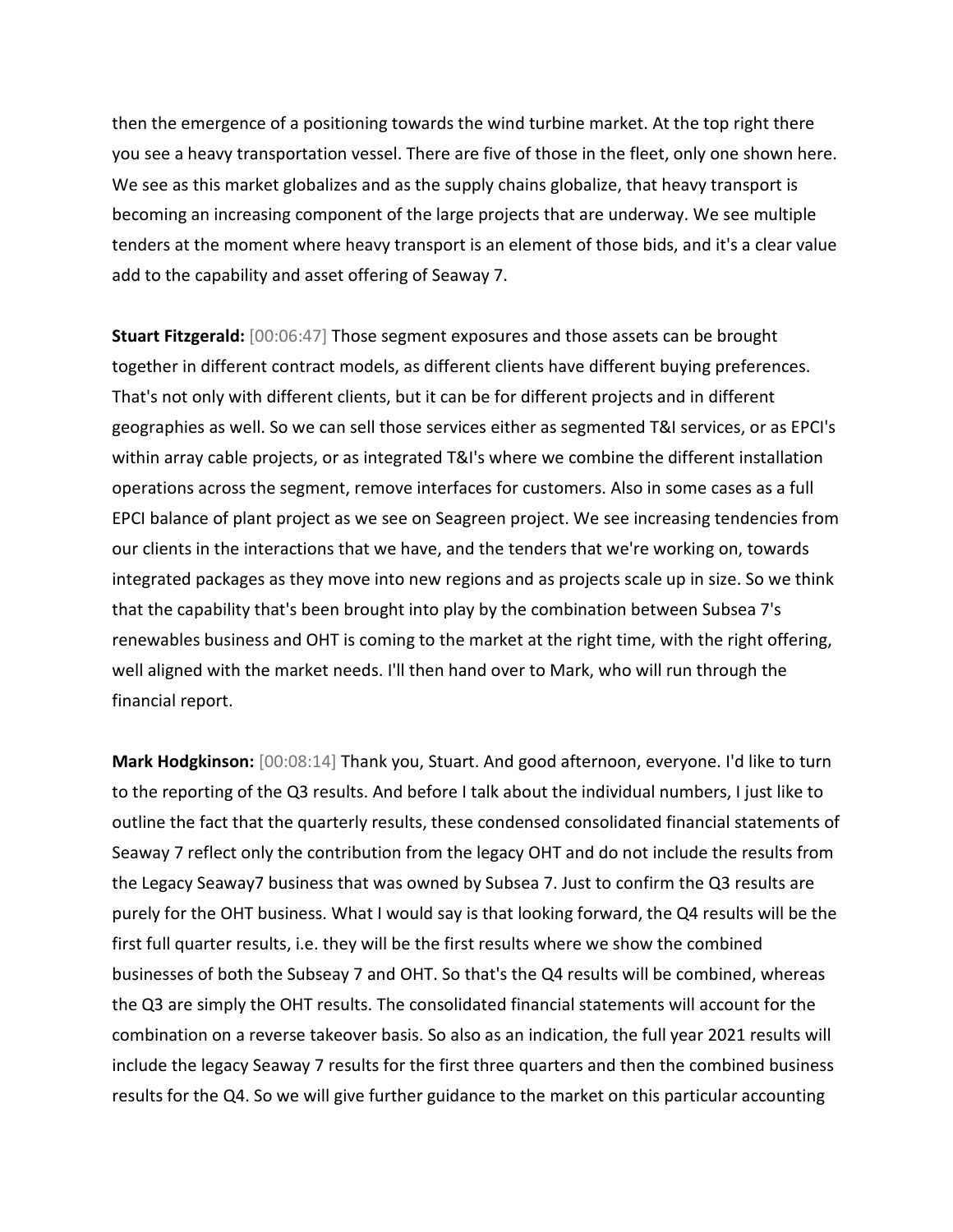presentation as we approach the Q4 numbers. But I wanted to introduce the topic on this call so that it's not new when we get to it. So for now, we're looking at the Q3 numbers, which are the OHT numbers.

**Mark Hodgkinson:** [00:09:48] Turning to Slide 10. This shows our income statement for the third quarter. The third quarter revenues of 17.4 million were slightly down on the previous quarter of 17.8. And this is reflective of the utilization, which remains high at 96 percent and slightly better than the 93 percent achieved in the previous quarter. The adjusted EBITDA, which is labeled operating profit loss before depreciation and amortization expenses for the third quarter, was 1.7 million, which was down from the 3.9 million in Q2. Now this reduction is reflective of lower effective day rates achieved on the contracts within the quarter and certain one off voyage related costs in that quarter. Not expected to be repeated. It's important to note that the typical operational expenditure of the vessels remains below 10000 dollars per day, which is, I think, consistent in the previous quarters.

**Mark Hodgkinson:** [00:10:51] now turn to Slide 11, we show the balance sheet and cash flow for the quarter. The company's total assets totaled 315.3 million dollars, which is up from 300.1 Million dollars as at the end of Q2 2021, and the total book equity was 226.9 million. The cash flow summary shows an operating net outflow of 1.4 million dollars for the quarter and a net investment of 18.3 million dollars, which was mostly new build capital expenditure. The outflows were funded by increased borrowings under the revolving credit facility of \$15 million and the reduction of the cash and cash equivalents of \$4.9 million. As at 30th September 2021, the remaining undrawn amount under the revolving credit facility was \$13 million.

**Mark Hodgkinson:** [00:11:49] We'll move now to Slide 12, which is a depiction of the backlog, as at the first of October 2021, that's 1.3 billion U.S. dollars. We estimate the backlog at 1.3 billion. However, this is an estimate we highlight that these are estimates and that the annual splits can change from time to time. We should also note that we have since the 1st of October announced two additional contract awards, one for Ørsted and one for SSE. These are not included in the numbers in the backlog, as shown in the pie chart.

**Mark Hodgkinson:** [00:12:31] Now, I know there's been a number of questions or requests from the market for information concerning the starting balance sheet of Seaway 7. As I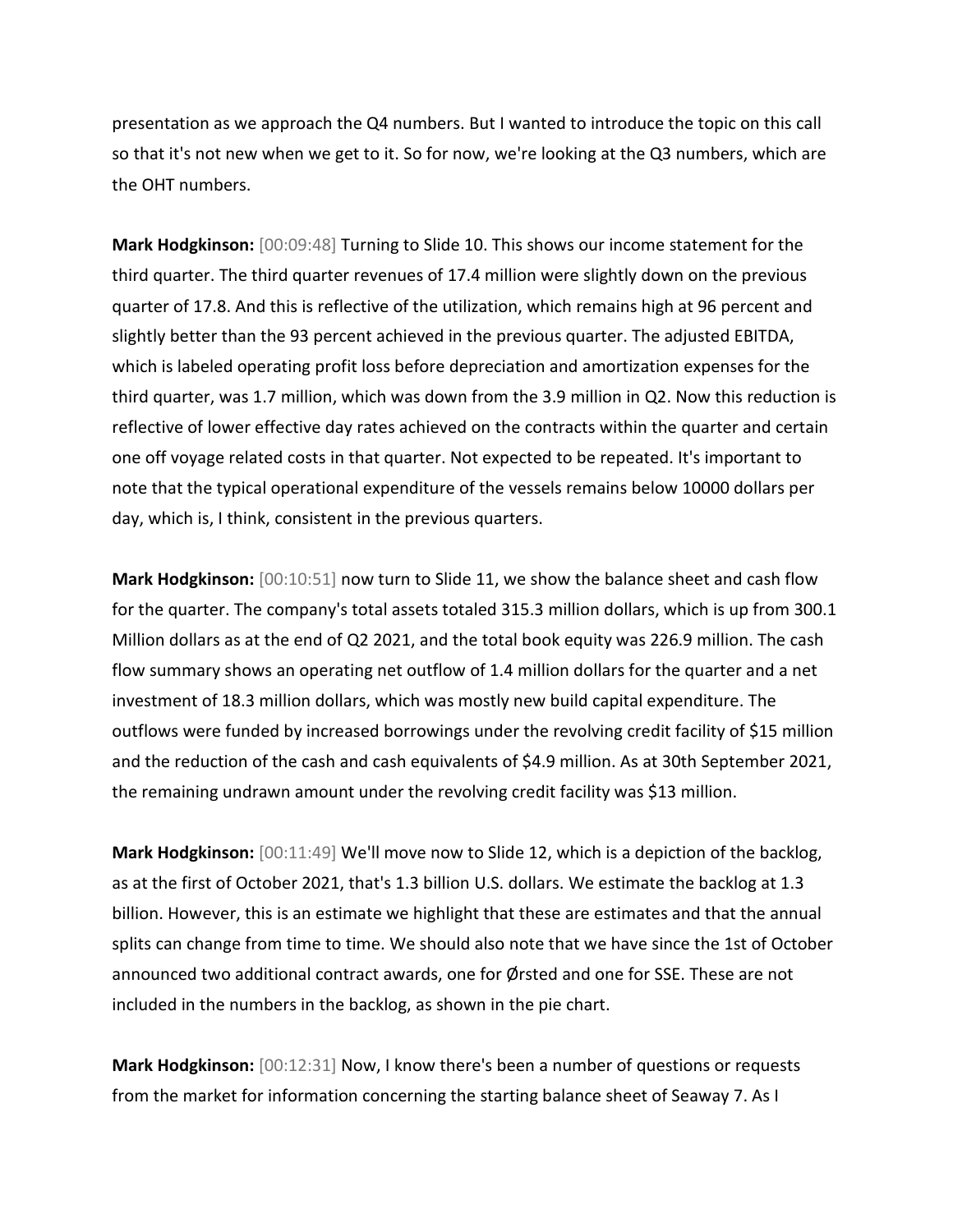indicated earlier, we are applying reverse acquisition accounting to the combination, and this exercise is currently work in progress. It will take quite some time in Q4 to complete that. So the information presented on this slide is therefore very preliminary in nature. It is not audited and may possibly change. But to provide some indication, we anticipate that the total noncurrent asset value of Seaway 7, as at the 1st of October, would be within the range of 800 million U.S. dollars to 1 billion U.S. dollars. And that we believe the majority of that value will be in the property plant and equipment. Now, we anticipate that the cash and cash equivalents balance will be approximately 15 million as at the 1st of October 2021, and that the external debt will be the 37 million shown on the balance sheet at the end of 30th September 2021.

**Mark Hodgkinson:** [00:13:35] If I look now towards the financing considerations, Stuart alluded to this earlier. So just to repeat, the indication at the announcement of the combination was that the intent is to move the listing from Euronext growth to the main Oslo Børs. In doing that, there were a number of financing considerations that we take into account and these are in discussions with the board. And the financing considerations, include things like the appropriate capital structure for a business such as Seaway 7. The efficient funding of the ongoing new build vessels that had been committed. So those are the committed expenditures highlighted in the note. The free float considerations of obtaining a listing on the Oslo Børs and the rules around that. We're also looking at the way of financing for future fleet growth should that occur. Should the investment opportunity be appropriate. And finally, we're also considering the timing in the market for any of the activities you might do around financing with a view that we move at the right time when the conditions are appropriate. So what we can say is that we believe there are attractive operations for debt financing. We have talked to the banking market and we indicate that there are a number of options that are available to us. What I will also say is that if we did approach the market for some debt financing, the borrowings will be in the name of Seaway 7. There is support from Subsea 7, if required, and if that support was to be supplied, it would be in the form of a guarantee of any debt financing. In the short term, there will be working capital support from Subsea 7, and we expect in the medium term that Seaway 7 will have its own working capital facility from the external debt market. So I believe with that, Stuart, I will pass it back to you for the operational update.

**Stuart Fitzgerald:** [00:15:37] So I will give a brief summary here of the new build projects and projects ongoing. The Alfa lift vessel build progress continues, with focus on commissioning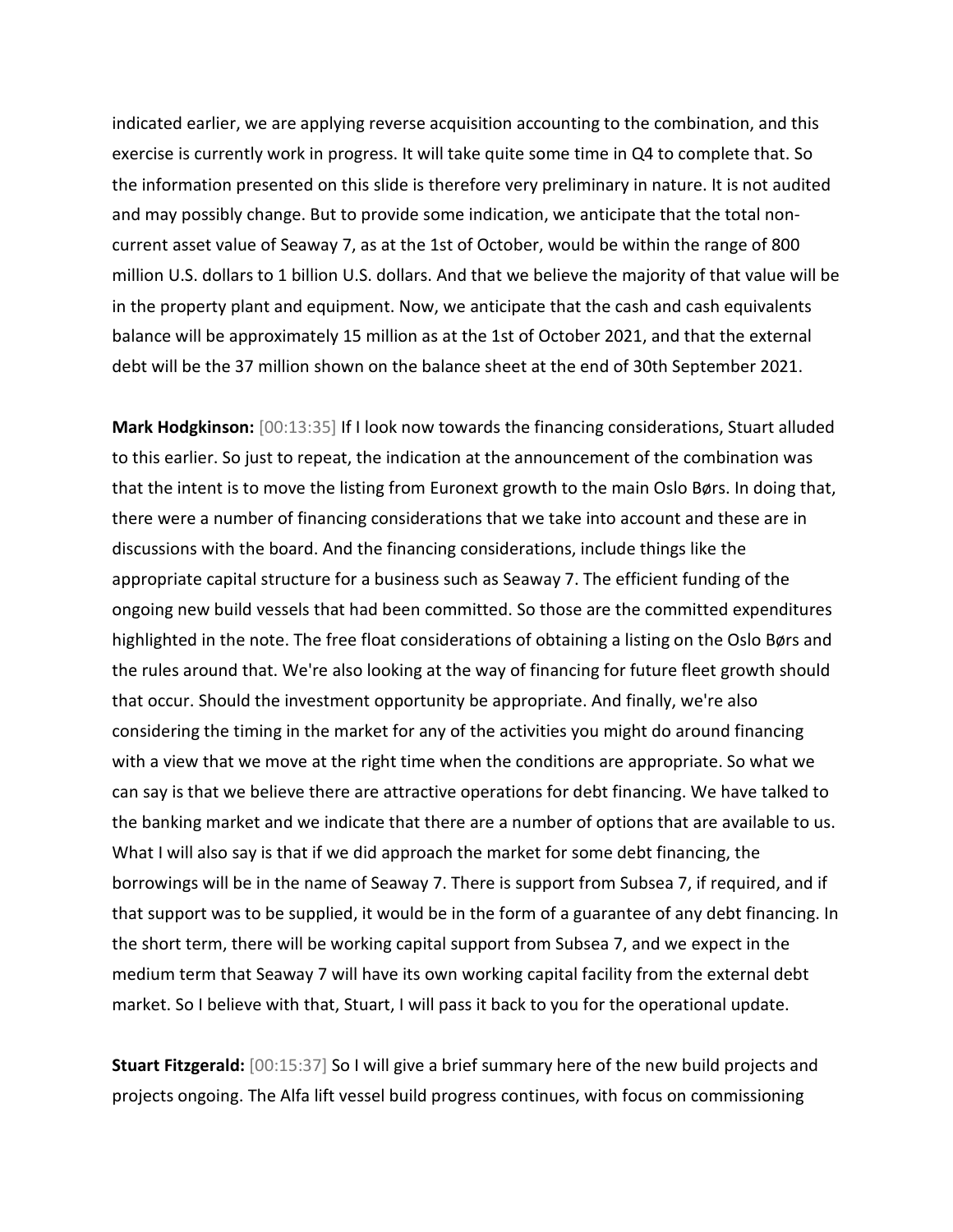start up of key systems. Good progress in those areas. The market has been made aware in our announcement some weeks ago, that we did have an incident on the 18th of October with the main crane A-frame. If you look at that photo on the top right, you will see a structure at the top of the crane there, which is an A-frame that is designed to fold down as the vessel passes under certain bridges and height constraints. On the 18th of October that folding down happened unplanned and in an uncontrolled way. No injuries to personnel and the impact of that unplanned event is still under assessment. But we're expecting the delivery of the ship to be in the second half of 2022. Given potential delay and delivery in the second half of 2022, we are working on contingencies and mitigations to ensure that we can meet our first project commitments. For VIND1, we see that as a high end asset with an attractive price and build schedule. Steel cutting for that vessel is planned for the end of November. Detailed design is well progressed and nears completion, and we have a project projected delivery of that ship mid-2023 as per the original plan.

**Stuart Fitzgerald:** [00:17:40] We then move to ongoing projects, and I'll come back in a subsequent slide to a bit more detail on Seagreen but high activity on Seagreen through Q3, and that has continued past the end of Q3. Hollandse Kust where we have been installing Monopile foundations. The picture in the middle, on the top and the bottom right is activities ongoing on Hollandse Kust with Monopile installation and then in the bottom mid-section there you see the Formosa 2 activities in Taiwan. Formosa 2 work recommenced in September after delays due to COVID in July and August, and the vessel completed a number of locations through September and the first half of October, before the vessel demobilized for planned maintenance and to make preparations for the restart of works next year. On Hollandse Kust, we've been working through the summer there and the vessel demobilized in the last week with good progress through the last couple of months.

**Stuart Fitzgerald:** [00:19:03] We then move on to the cable layer in Taiwan on Yunlin. The Seven Phoenix has been laying cables out there, with progress on export and inter-array cables on that project. And then on the right there, Hornsea with significant inter-array cable lay scope being carried out by the Aimery and the Moxie. Good progress and as of the last few days, we've completed the laying, with trenching operations still ongoing. Transport vessels. All five vessels are currently on journeys and have been well utilized through Q3.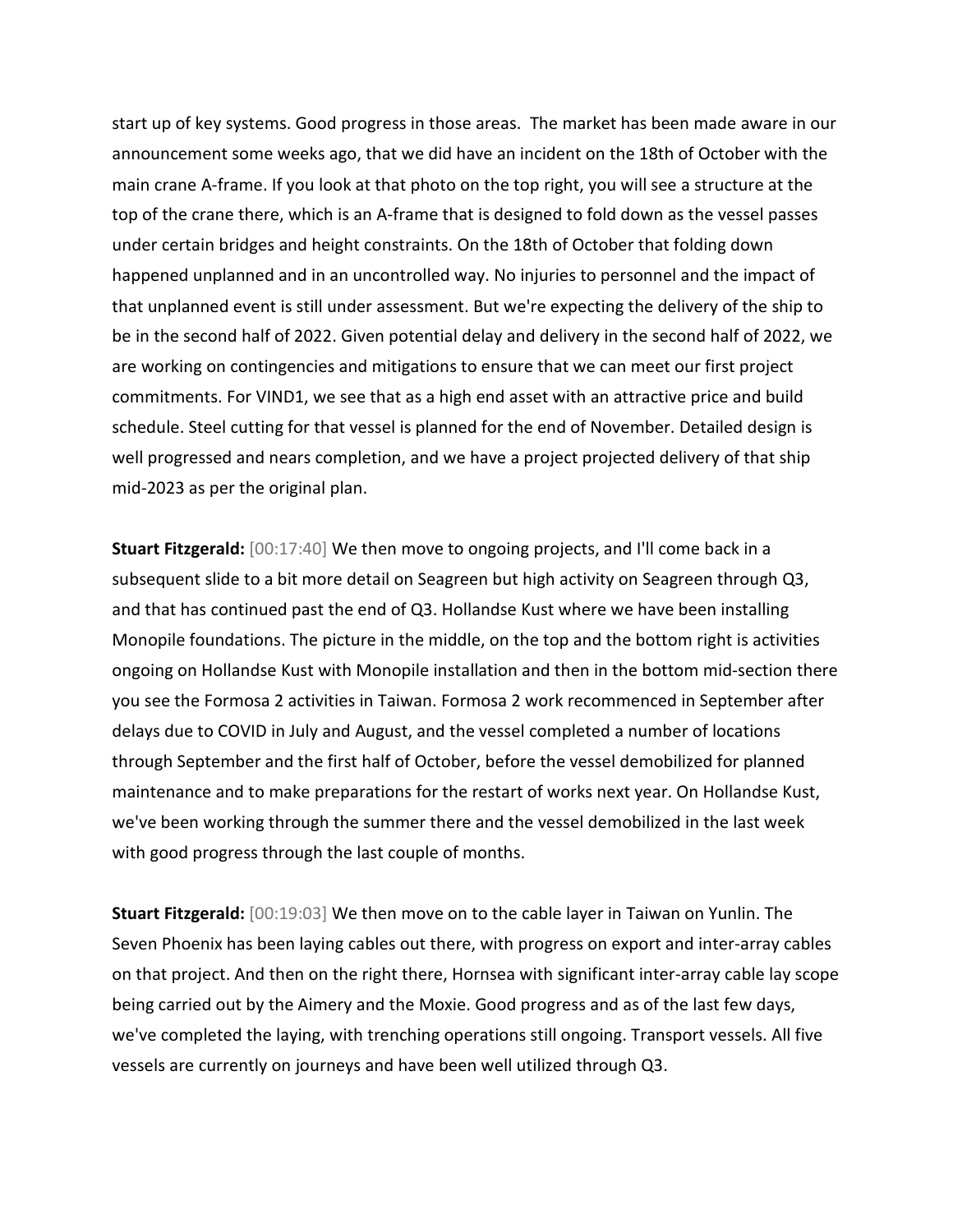**Stuart Fitzgerald:** [00:19:46] Heading on over to Seagreen. So this is really a great performance, I would say, to date from the project team. All credit to the project team and our suppliers and our partners. their current status as of now is 30 jackets have been delivered to the North Sea, 10 jackets have been installed, which was our key milestone for 2021. The installation of those jackets commenced 16 months after the contract awards and that is a remarkable feat. Fabrication continues to progress at two yards in China and one yard in the Middle East and is progressing well. Cable manufacture is largely complete, this is an EPCI cable job as well. The cable lay vessel is now on field and has commenced the cable lay operations related to the foundations that have been installed. So good progress. Challenging timeline. But the project so far has delivered very well and the customer is very satisfied with that status.

**Stuart Fitzgerald:** [00:21:03] For then move on to market outlook summary. So many of you have seen these curves before. This chart in particular excludes China and is basically the CAPEX per year in billions for the year of commissioning. So the full project value put into the year of commissioning and it's carved out to include only bottom fixed wind. As you can see from these curves, strong market growth as we head into 2025 and 2026, with new fields coming on stream and there will be some flow back into the previous years, as the previous years will generally include foundation and cable lay, while the last year in the cycle would tend to be the turbine and final commissioning operations. So heading into 2025 and 2026, strong growth, that growth is coming from the addition of new regions, as well as continued growth in Europe. America and Europe being the two strongest markets, but Asia Pacific also making an important contribution.

**Stuart Fitzgerald:** [00:22:21] A chart here on the way that we see foundations moving, so this is internal Seaway 7 analysis obviously benchmarked to external sources. We see the majority of projects driven by monopiles with about 20 to 25 percent being jackets. In terms of the contract mix, approximately 80 percent of the contracts being T&I or integrated. So 20-25 percent expected to come to the market as EPCI projects, Obviously, we have a differentiated position with our experience, and what we've been able to demonstrate through the Beatrice and the Seagreen projects, towards EPCI. We see that offering a being of strong interest to customers. Large volume of the work will still be in monopiles and T&I integrated and there we believe the asset mix that we have gives us a good scope to have efficient, effective operations.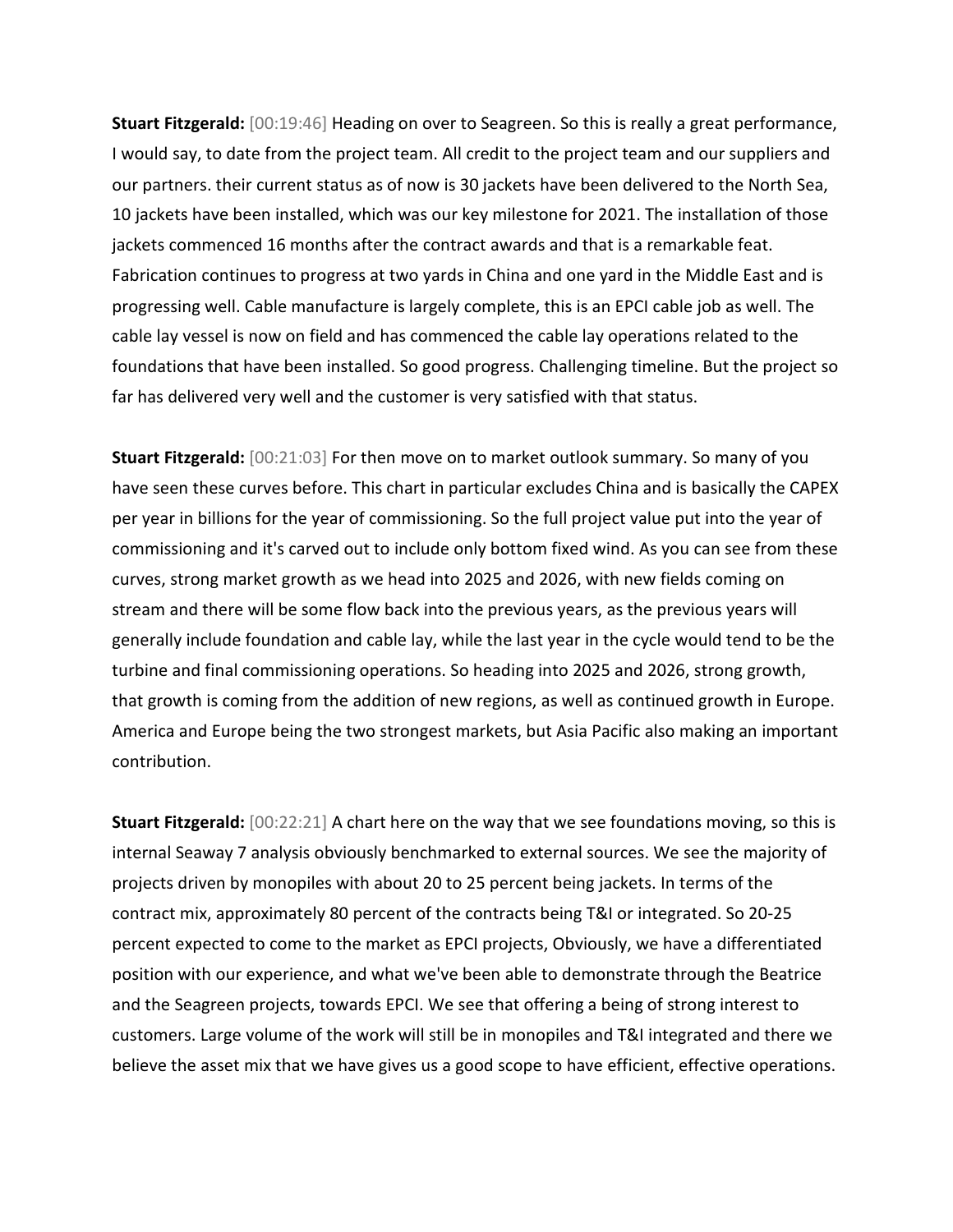**Stuart Fitzgerald:** [00:23:40] In terms of the landscape and the feedback that we see from the ongoing bids and the interactions that we that we have with our customers, we see increasing activity from the traditional oil and gas players. We see that as an advantage for Seaway 7. We have long strong relationships with these clients as they come from our Subsea 7 parent company. And we see as these companies enter the the offshore fixed wind space, then going there with trusted suppliers who have long experience in the segment can be a comfort to them. So we do believe that our relationships with the Shell, Total, BP and Equinor provides us a benefit and advantage. We see the projects continuing to become larger, a number of multiyear projects and multiphase projects out there and the amount of gigawatts being generated per contract lifting. We see a continued development towards need for industrializing the delivery, which is part of what we see with the larger projects. There is a need for effective and efficient solutions to continue to push the cost of developments in a downward direction. We also see and this is in the early stages here, and its an evolution that is happening, growing interest in integrated offerings, early engagement models and portfolio bundling. Many discussions that we have with customers these days in relation to how they manage larger portfolios and how they manage entrance into entry into new geographies. There's much more discussion about integration, early engagement and portfolio bundling. The mix of EPCI, as well as integrated and standalone T&I tenders, is healthy, and we see benefit to a balance in our portfolio between those three different project profiles. As I said earlier, transport and logistics becoming increasingly important. The volume and risk that sits within this segment is significant on the larger projects having the ability to control this in-house to a certain degree clearly a benefit as the as the markets go global and as the supply chains also go global. Feedback from discussions with customers is that this is another area where they see bottlenecks coming in the future years. Majority of our tender activity at the moment is Europe and the U.S. As everybody knows, there have been delays through 2021. Order intake in 2021 did not match expectations based on contracts not being awarded to the market. But we do see, as we head into 2022, UK and U.S. with multiple projects very likely to be awarded to the contractor environment here.

**Stuart Fitzgerald:** [00:27:03] I won't go through this prospect by prospect, the key thing here, is to reinforce that the USA and the UK are the key markets driving the current tender activity. And we see Poland as the emerging new region in Europe, with a number of projects soon to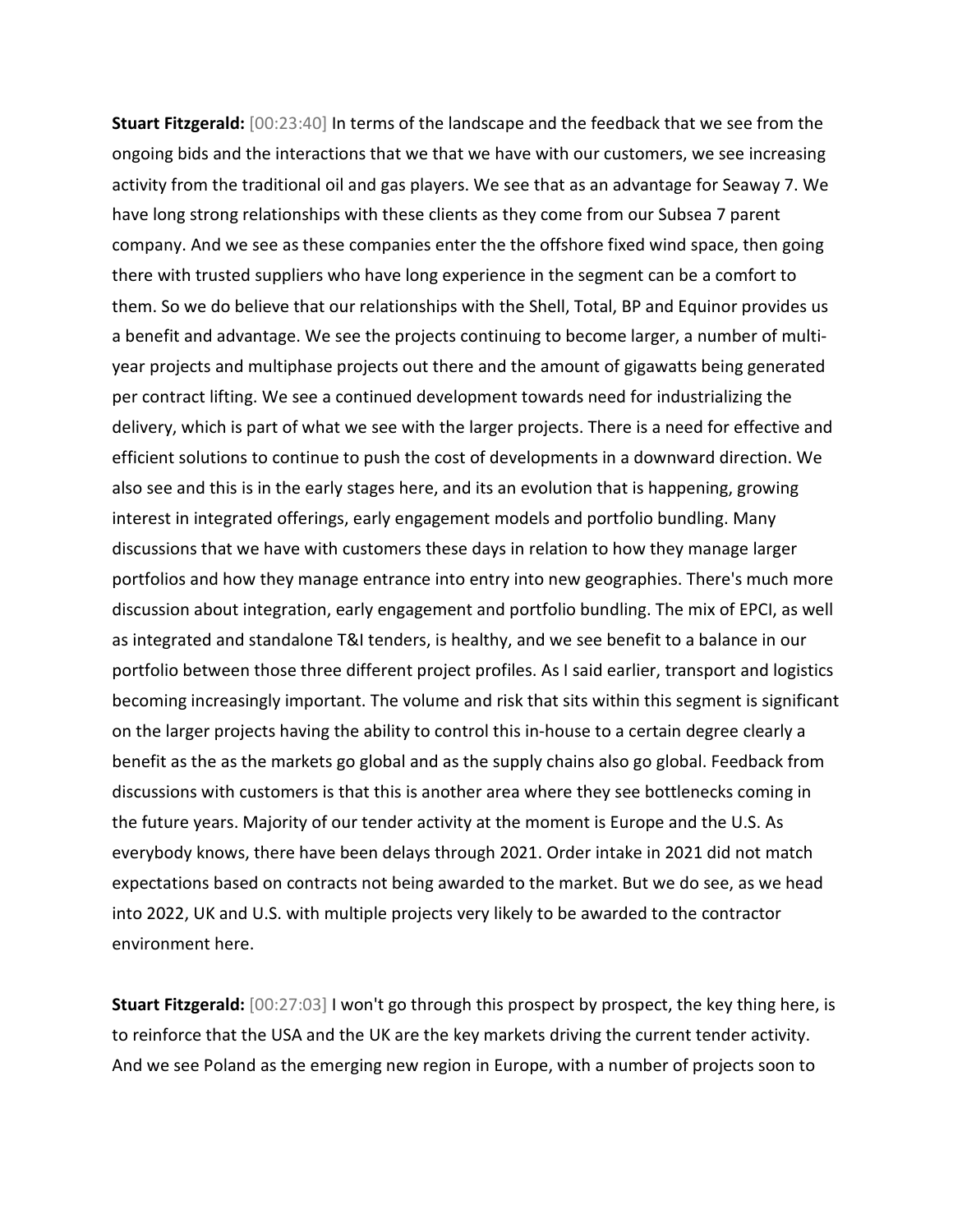come under bid. Asia Pacific a little bit more patchy and we'll be selective going forward in terms of what tenders and prospects we engage in there.

**Stuart Fitzgerald:** [00:27:40] So finally, to summarize, returning to the first slide. Seaway 7, one of the market leaders within offshore wind, we see very strong market fundamentals for the activities in which we're engaged within Seaway 7. We think we've got a great mix of assets, capabilities and track record. We think that's unique and we also see that our client relationships, our geographic footprint and our scale will be differentiators for us. The backlog position is good, gives us good visibility. And as I said before, the shareholder base that we have provides a strong support and deep experience within offshore energy. So I think now I'll hand over to Simon, who will lead us through through the Q&A.

**Operator:** [00:28:38] Thank you. If you do wish to ask a question, please press zero one on your telephone keypad. If you wish to withdraw your question, you may do so by pressing zero two to cancel. There will be a brief pause while questions are being registered. Our first question comes from Eivind Garvik with Carnegie. Please go ahead.

**Eivind Garvik, Carnegie:** [00:29:09] Yes, thank you, and thanks for the presentation Mark and Stuart. I have a couple of questions. The first one relates to Subsea 7, the renewables unit, and what kind of EBIT margin you achieved in Q3. And the second one is when do you expect that the large volumes of offshore wind tenders will hit the market and especially talking a little bit more about your target project? Thank you.

**Stuart Fitzgerald:** [00:29:37] I'll take the second one first and then hand over to Mark for the first one. So I would say Eivind, and thanks for the question, we are in the middle of a significant engagement on some of these large projects, so I would say pursuit and tendering is live. Not necessarily going to materialize into awards this year. We would expect that those processes will take some time, but with potentially some preferred positioning through the next three months. But I think heading into Q1, Q2, Q3 next year is when the larger volume large sized projects will crystallize into contract awards. In terms of the jobs that we're targeting, I can't comment on that, but our key target markets, and where most of our focus is, is the US and Europe markets and we're more selective in terms of the Asia prospects at this stage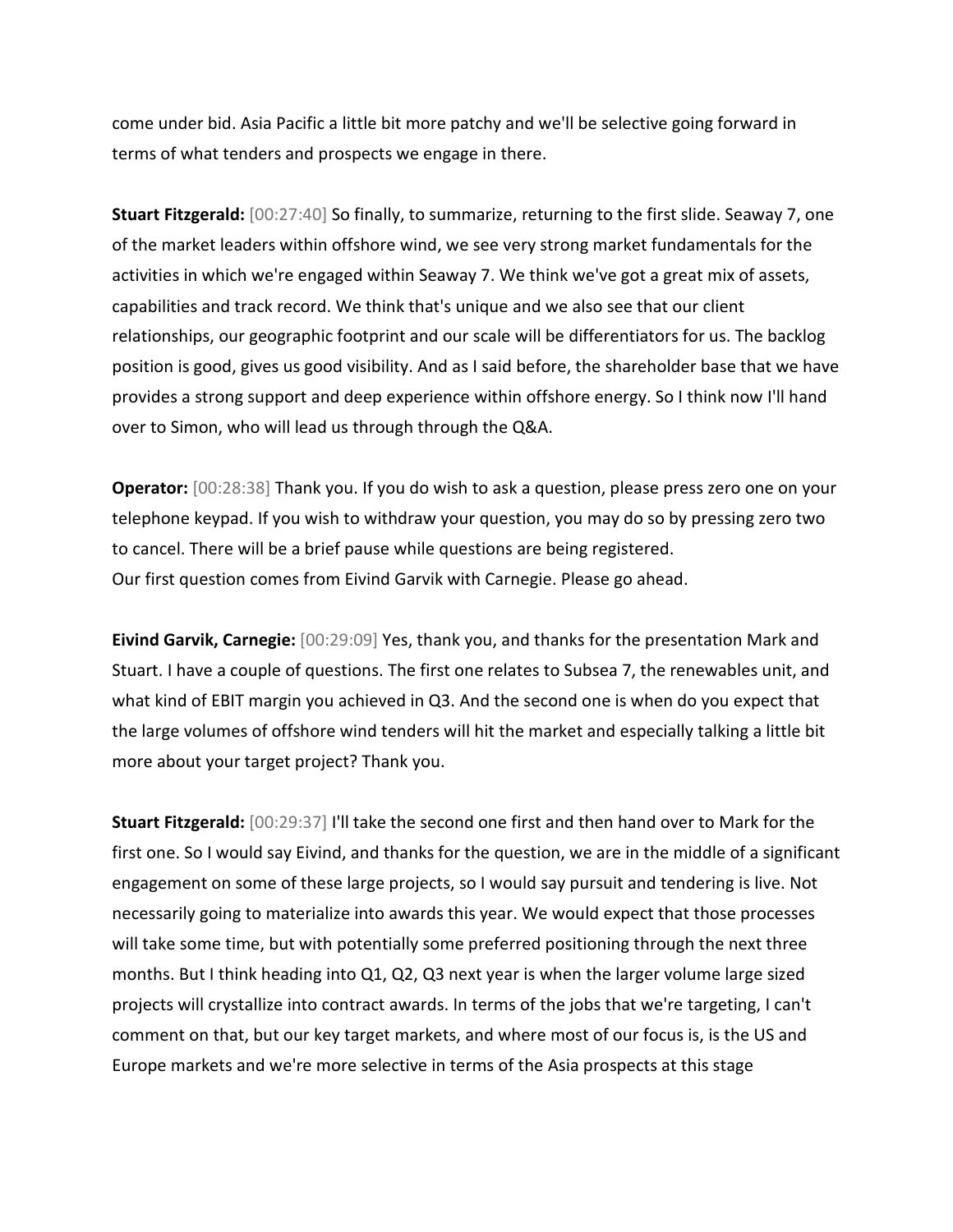**Mark Hodgkinson:** [00:30:51] Eivind it's Mark here. Your first question, I think, was the question to Subsea 7, if I'm not wrong, which, you know, I think we do want to differentiate. I can speak on behalf of Seaway 7. And remember, the results we showed were the OHT results for Q3. So I believe Ricardo Rosa, the CFO for Subsea 7, has commented already on the Q3 margins seen in renewables in Subsea 7. I think that what your question is that correct?

**Eivind Garvik, Carnegie:** [00:31:19] Yeah, that was correct, I can just look into it myself, thank you.

**Mark Hodgkinson:** [00:31:24] So it's probably not appropriate for me to comment on behalf of the shareholders results yet.

**Eivind Garvik, Carnegie:** [00:31:28] Yeah, sure. Sure.

**Operator:** [00:31:35] Our next question comes from John Olaisen with ABG. Please go ahead.

**John Olaisen, ABG:** [00:31:41] Hey, good afternoon, gentlemen. I realize that big EPCI contracts are lumpy by nature. However, in order to get some better understanding of this part of the business, is it possible to tell us a little more about the dynamics of the foundations in the EPCI contracts like the lead time for contracts, the lumpiness of awards and what you expect of typical order size, for instance, and margins going forward from these kind of projects.

**Stuart Fitzgerald:** [00:32:12] So I can comment. I'll answer that, John, thanks. So in terms of the lead times, I think it depends a little bit on the process that we have with the client. So for Seagreen, which is the the large EPCI that is ongoing, essentially that was a process where, ahead of contract award, we were having extensive interactions with the customer developing the technical solution, engaging with the supply chain and developing an appropriate risk profile. So although the final contract was not signed until June last year and then we were offshore if you like sixteen months later, that was only because a great deal of work had been carried out together with the customer ahead of that contract award. So this is not a sixteen month cycle. Normal lead time, I would say, for a larger EPCI would be in the two year range. But obviously that can be cut down if we do have that interaction with the customer. So that's one point to make in terms of the in terms of the lead time. I think the second point to make is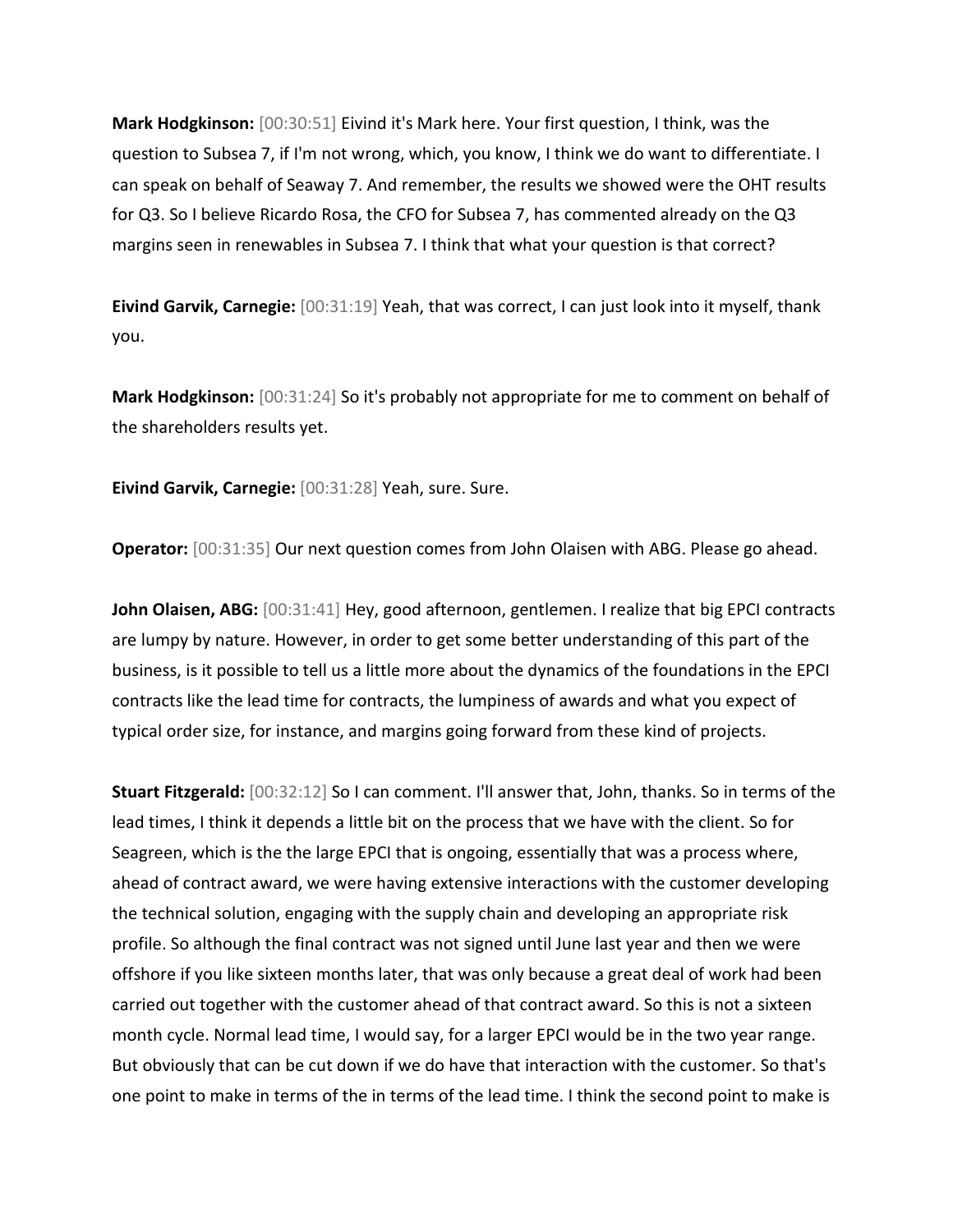that a lot of the volume and value of those contracts happens through the life of the contract. For a T&I contract the main spend profile, is at the end during the offshore execution period. For an EPCI contract where there's significant fabrication and a much more of the value is in the procurement phase, you would see a more steady progression of revenue through the life of the project. Still, probably with the largest revenue towards the end, but a steadier progression through the life of the project. So I don't know if that answers the fairly broad question, John.

**John Olaisen, ABG:** [00:34:41] And then I wonder, what's your capacity, how many of these contracts would you be able to carry out to execute on simultaneously?

**Stuart Fitzgerald:** [00:35:00] I think we wouldn't like to be too committal, but don't think multiple simultaneous is the answer. Also, from a risk profile, I think we would feel comfortable with, you know, one, but with some overlap so that you may take one of those in either every second year or potentially a little bit more frequent than that, but you wouldn't want multiple running in parallel.

**John Olaisen, ABG:** [00:35:37] My final question, I wonder, is it possible to give some indication about how much of your 2022 vessel capacity is now booked on contract or will work?

**Stuart Fitzgerald:** [00:35:54] I would say that we expect to be reasonably utilized next year, John, I'm not going to be specific and guide that, but we have a pretty solid backlog next year and we expect the fleet to be well utilized.

**John Olaisen, ABG:** [00:36:12] All right, so the delays of awards that you seen during 2021 it's not expected to impact your business or your utilization in 2022?

**Stuart Fitzgerald:** [00:36:23] Less so in 22, correct.

**John Olaisen, ABG:** [00:36:26] Right. Is it likely to impact 2023?

**Stuart Fitzgerald:** [00:36:30] Potentially. So it depends on new order intake and the awards that come, but you know, lower awards through 2021 likely plays out more in beyond 2022.